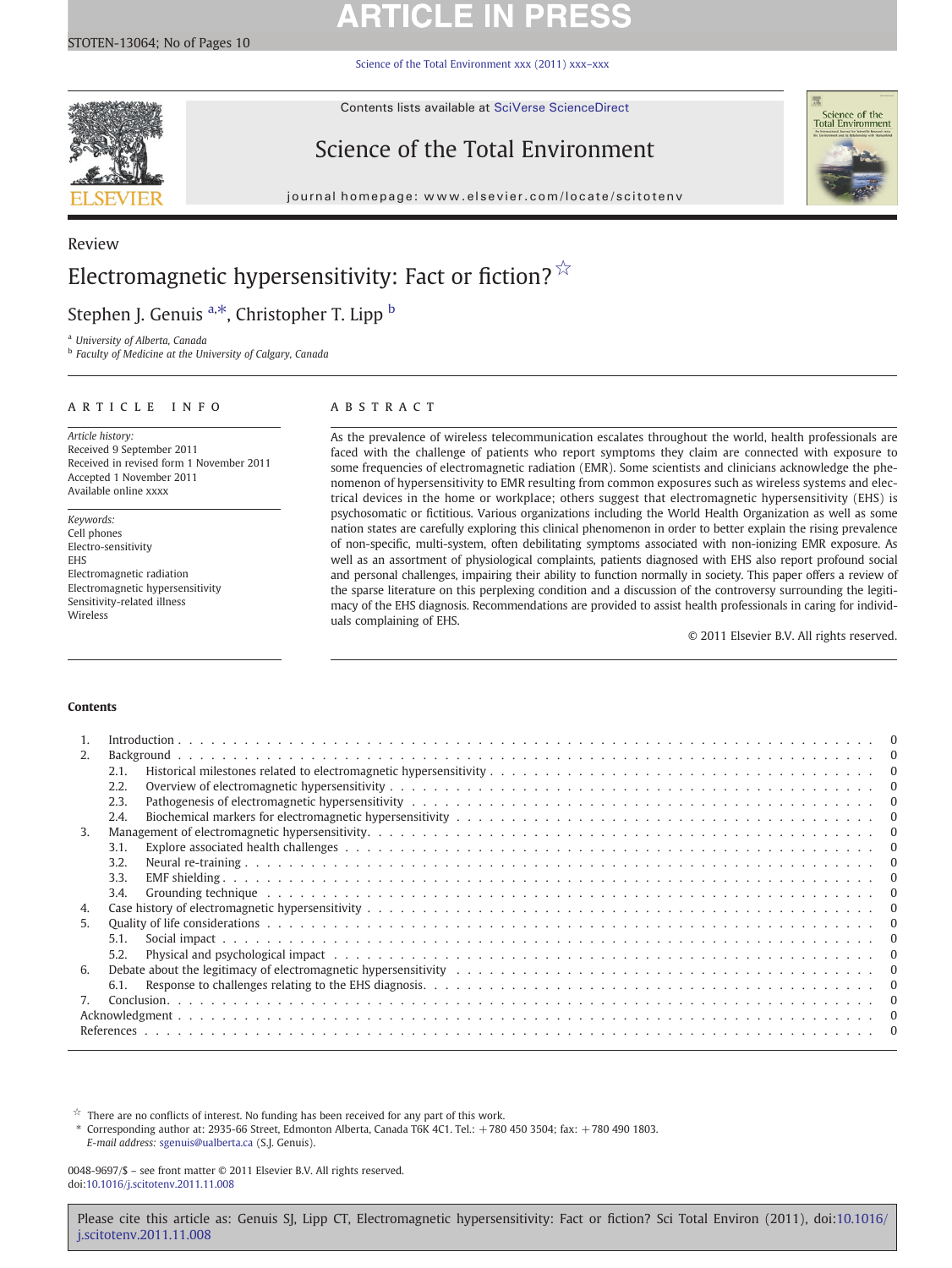<span id="page-1-0"></span>Not everything that is faced can be changed. But nothing can be changed until it is faced.

James Baldwin

# 1. Introduction

In the early years of the 21st century, there are increasing reports throughout the world of individuals and clusters of people complaining of various clinical symptoms in response to minimal exposure to everyday levels of electromagnetic radiation (EMR). Some individuals experience difficulty around wireless systems, when using cordless or cell phones, when exposed to some types of artificial light, or in response to various other common electromagnetic exposures. Once exposed, such vulnerable individuals often develop a variety of symptoms involving various organ systems. Although originally thought to be psychogenic in origin, such symptoms are being reported by ever-increasing numbers of previously healthy individuals [\(Hallberg and Oberfeld,](#page-8-0) [2006](#page-8-0)) — a phenomenon which has generated a closer assessment of the origins of electromagnetic hypersensitivity (EHS) complaints.

In this paper, a review of the emerging literature related to the perplexing EHS condition will be presented along with a case history detailing the development of EHS and subsequent recovery in an otherwise healthy individual. Consideration of physical, psychological and social aspects of this disorder will be presented. As well as an exploration of the polarizing debate that surrounds the EHS issue, recommendations are provided as to how clinicians might empower patients with EHS to regain their health and improve their wellbeing.

# 2. Background

The surge of wireless telecommunication throughout the world is provoking many people to question whether various EMR frequencies can have adverse effects on human health. It is widely accepted that ionizing high-frequency radiation from X-rays or emissions from radioactive materials are hazardous, with high energy levels capable of harming humans; ([Ramirez et al., 2005; Brenner et al., 2003\)](#page-9-0) the detrimental impact of non-ionizing radiation on humans, however, is not widely accepted.

A variety of sources emit anthropogenic EMR including high voltage power lines, cell phones, wireless internet, hair dryers, CT scanners, and radioactive nuclei (Fig. 1). While the wavelengths and frequencies emitted by these sources vary, they all have the capacity to emit energy in the form of electromagnetic radiation. The question for many scientists and patient advocacy groups, however, is twofold: 1) do some frequencies of non-ionizing radiation have the potential to cause adverse physiological effects?; and 2) do some individuals become hypersensitive to otherwise non-perceptible everyday exposure levels of electromagnetic radiation (EMR)?

These quandaries prompted the World Health Organization (WHO) to form an international coalition in 1996 to research the impact of EMR on human health [\(World Health Organization, 2011a](#page-9-0)). The coalition continues to the present time and conducts research studies that are underway around the globe. While there is ongoing debate about the potential adverse effect of non-ionizing EMR, there appears to be an intriguing divide. Thus far, most research carried out by independent nongovernment or non-industry affiliated researchers suggests potentially serious effects from many non-ionizing EMR exposures; ([Sage, 2007](#page-9-0)) research funded by industry and some governments seems to cast doubt on the potential for harm ([Genuis, 2008\)](#page-8-0). Emerging research, however, continues to uncover an assortment of potential sequelae resulting from exposure to anthropogenic EMR ([Genuis, 2008; Dode](#page-8-0) [et al., 2011; Dode, 2011; Li et al., 2011; Marino et al., 1977; Kabuto](#page-8-0) [et al., 2006](#page-8-0)) including the finding – recently reported in the Journal of the American Medical Association (JAMA) – of alterations in brain glucose metabolism in response to cell phone radio frequencies ([Volkow et al.,](#page-9-0) [2011\)](#page-9-0).

The issue of EHS legitimacy remains equally contentious with strong voices advocating on both sides. As widespread exposure to anthropogenic EMR with reports of consequent hypersensitivity is a recent phenomenon unprecedented in human history, it is interesting to trace a few major milestones in the unfolding EHS story.

# 2.1. Historical milestones related to electromagnetic hypersensitivity

In the 1950s, various centers in Eastern Europe began to describe and treat thousands of workers presenting with recent onset of clusters of multi-system complaints. These individuals were generally employed in i) the manufacture, inspection, operation, or repair of equipment involved in microwave transmission, and/or ii) the operation of radio frequency devices. The constellation of health complaints was initially given the name 'Radio Wave Sickness' and afflicted individuals often presented with symptoms such as headaches, weakness, sleep disturbance, emotional instability, dizziness, memory impairment, fatigue, and heart palpitations [\(Sadchikova, 1960](#page-9-0)).

This emerging public health issue persisted through the 1960s and 70s and early reports from various parts of the world began to detail



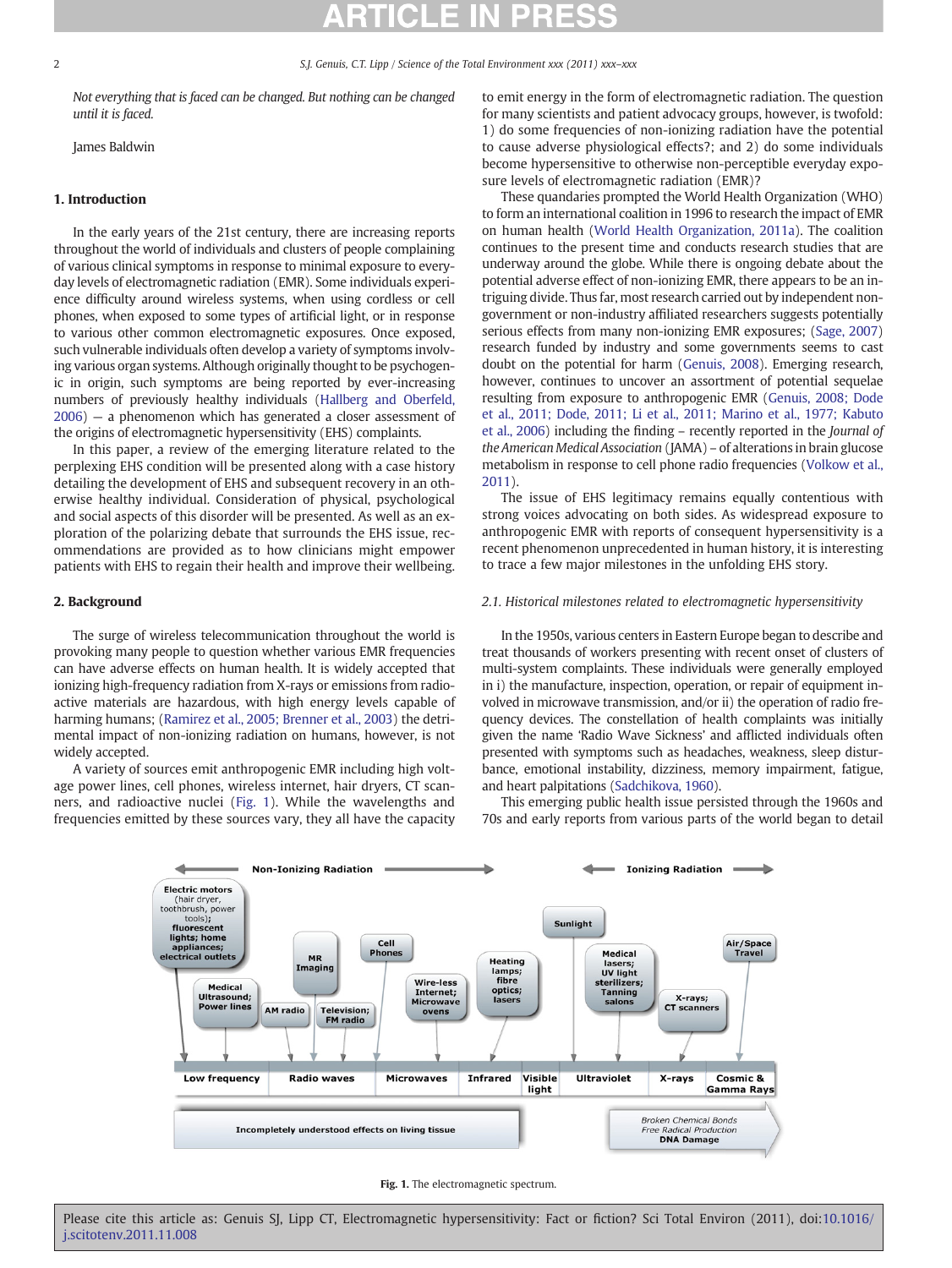research findings on the health effects of exposure to microwave and radiofrequency radiation ([Klimková-Deutschová, 1973; Glaser, 1971;](#page-9-0) [Zaret, 1973; Frey and Seifert, 1968; Frey, 1970](#page-9-0)). Increasing attention also began to mount in the public arena with books such as 'The Zapping of America' in 1977 [\(Brodeur, 2000](#page-8-0)) and 'Terminal Shock' in 1985 [\(DeMatteo, 1985](#page-8-0)) fuelling escalating concern about adverse EMR exposure. Although scientific discussion of this health issue was sparse in the medical literature, a neuroscientist from Sweden, Dr. Olle Johansson began to document a constellation of symptoms, including CNS complaints, cardiac symptoms, and skin changes in individuals exposed to various sources of non-ionizing radiation. In response, a Swedish Association for the Electrosensitive ('FEB Föreningen för el-och bildskärmsskadade') was formed and established a mandate to support those with this condition they called 'Electrical Hypersensitivity'. To engender further recognition and support, this group in 1994 disseminated a press release exhorting individuals throughout the globe "to join hands" in addressing this mounting health challenge [\(The Swedish Association](#page-9-0) [for the Electrosensitive, 1994](#page-9-0)) — an affliction that has since been referred to as electrical hypersensitivity, electromagnetic hypersensitivity, electrical sensitivity or simply electro-sensitivity.

Clinical research to verify the physiological nature of this condition began in the 1990s. Rea et al. in 1991 reported abnormal responses to certain EMR frequencies (in comparison to blank challenges) by some hypersensitive individuals [\(Rea et al., 1991](#page-9-0)). As well as various clinical symptoms, a double blind assessment in this study of various physiological parameters confirmed pulmonary and cardiac changes in some EHS patients ([Rea et al., 1991\)](#page-9-0). Ongoing work by Johansson and colleagues confirmed evidence of physiological dermal changes in response to certain EMR exposures in sensitive individuals [\(Johansson](#page-9-0) [et al., 2001; Johansson and Liu, 1995\)](#page-9-0) With this latter observation, a hypothesis on the pathophysiological mechanism of EHS was introduced based on theorized degranulation of mast cells in various tissues – with release of a spectrum of mediators such as histamine – in response to EMR exposure ([Gangi and Johansson, 2000\)](#page-8-0).

In the early 2000s, estimates of the occurrence of EHS began to swell with studies estimating the prevalence of this condition to be about 1.5% of the population of Sweden, [\(Hillert et al., 2002](#page-8-0)) 3.2% in California, ([Levallois et al., 2002](#page-9-0)) and 8% in Germany ([infas Institut](#page-8-0) [für angewandte Sozialwissenschaft GmbH, 2003](#page-8-0)). With the escalating prevalence of EHS and the increasing research interest in this health condition, the WHO convened a working group and an international meeting in 2004 in Prague to discuss this apparent disorder. Although not acknowledging a physiological causation for the EHS entity, the group defined EHS as "… a phenomenon where individuals experience adverse health effects while using or being in the vicinity of devices emanating electric, magnetic, or electromagnetic fields (EMFs) … Whatever its cause, EHS is a real and sometimes a debilitating problem for the affected persons" [\(Mild et al., 2004](#page-9-0)). Ongoing debate about the veracity of the EHS affliction has erupted, however, as various researchers have found insufficient evidence to support claims about the physiological nature of this disorder. In this paper we endeavor to review the literature on EHS and to then explore apparent contradictions in evidence regarding the etiology and legitimacy of the EHS diagnosis.

## 2.2. Overview of electromagnetic hypersensitivity

In review, the reported phenomenon whereby vulnerable individuals experience health symptoms from being in close proximity to devices emitting some frequencies of EMR is referred to as EHS ([Leitgeb](#page-9-0) [and Schrottner, 2003](#page-9-0)). While the majority of the population do not perceive any health changes in response to EMR exposure, an increasing number of individuals report a variety of unpleasant symptoms (Table 1) that they attribute to the EMR exposure. The EMR appears to act as a trigger for perceived physiological disturbances in the body. The range of frequencies associated with EHS is usually within the non-ionizing range of the electromagnetic spectrum [\(Fig. 1](#page-1-0)).

### Table 1

Common reported signs and symptoms associated with electromagnetic hypersensitivity (EHS).

| Some common signs and symptoms of electromagnetic hypersensitivity<br>(Havas, 2006; Johansson, 2006) |
|------------------------------------------------------------------------------------------------------|
| Headache                                                                                             |
| Thought processing difficulties                                                                      |
| Memory impairment                                                                                    |
| Heart palpitations                                                                                   |
| Sleep disorder                                                                                       |
| General malaise                                                                                      |
| Blurred vision                                                                                       |
| Weakness                                                                                             |
| <b>Dizziness</b>                                                                                     |
| Chest discomfort                                                                                     |
| Muscle pain                                                                                          |
| <b>Tinnitus</b>                                                                                      |
| Fatigue                                                                                              |
| Nausea                                                                                               |
| Night sweats                                                                                         |
| Restless legs                                                                                        |
| Paresthesias                                                                                         |

As a bioelectrical entity, the human organism in the 21st century is increasingly exposed to three general types of anthropogenic nonionizing EMR:

- a) Extremely low frequency EMR from power lines, electrical appliances and electronic equipment.
- b) Electrical pollution: the operation of some electronic equipment (such as plasma televisions, some energy efficient appliances, variable speed motors, etc.) has the ability to manufacture frequency signals generally in the 3–150 kHz range (very low to low frequency portion of the electromagnetic spectrum) which then flows along and radiates from wiring in affected homes and other buildings. This has been referred to as electrical pollution or dirty electricity [\(Havas, 2006](#page-8-0)).
- c) Microwave and radiofrequency emissions from wireless telecommunication devices such as wireless telephones, cell towers, antennas as well as broadcast transmission towers [\(Sage, 2007](#page-9-0)).

Some individuals with EHS experience symptoms when exposed to EMR in the extremely low frequency ranges; others appear to be more sensitive to frequencies emitted in the radiofrequency or microwave range. Furthermore, some people will complain of distinct symptoms in response to different frequencies — such as mood changes when exposed to one frequency range and musculoskeletal discomfort at a different frequency range. Some appear to have sensitivity responses throughout the non-ionizing range of frequencies, and a subgroup manifests sensitivity with CNS symptoms and visual disturbance in response to natural frequencies in the visible light component of the spectrum [\(Coyle, 1995\)](#page-8-0). There is also research exploring the link between some disorders of hearing such as tinnitus and sensitivity to certain frequencies of EMF ([Landgrebe et al., 2009](#page-9-0)).

As a result, unpleasant symptoms may occur when the vulnerable individual has exposure to EMR produced by common objects such as cell phones, wireless headsets, fluorescent lighting, some computers, cordless phones, appliances, and telecommunications signals [\(Havas,](#page-8-0) [2006](#page-8-0)). Additional sources of EMR sometimes not considered are motors such as in furnaces, various types of electronic surveillance equipment (e.g. metal detectors at airports), as well as industrial machinery such as medical diathermy (cautery tools) [\(Floderus et al., 2002\)](#page-8-0).

Until recently, the diagnosis of EHS has not received much support from the medical community due to the lack of objective evidence to support the EHS diagnosis. In an effort to determine the legitimacy of EHS as a neurological disorder, however, a collection of scientists and physicians recently conducted a double-blinded research study on the outcome of EMR provocation which was subsequently published in the International Journal of Neuroscience [\(McCarty et al., 2011](#page-9-0)). The researchers were able to objectively demonstrate somatic reactions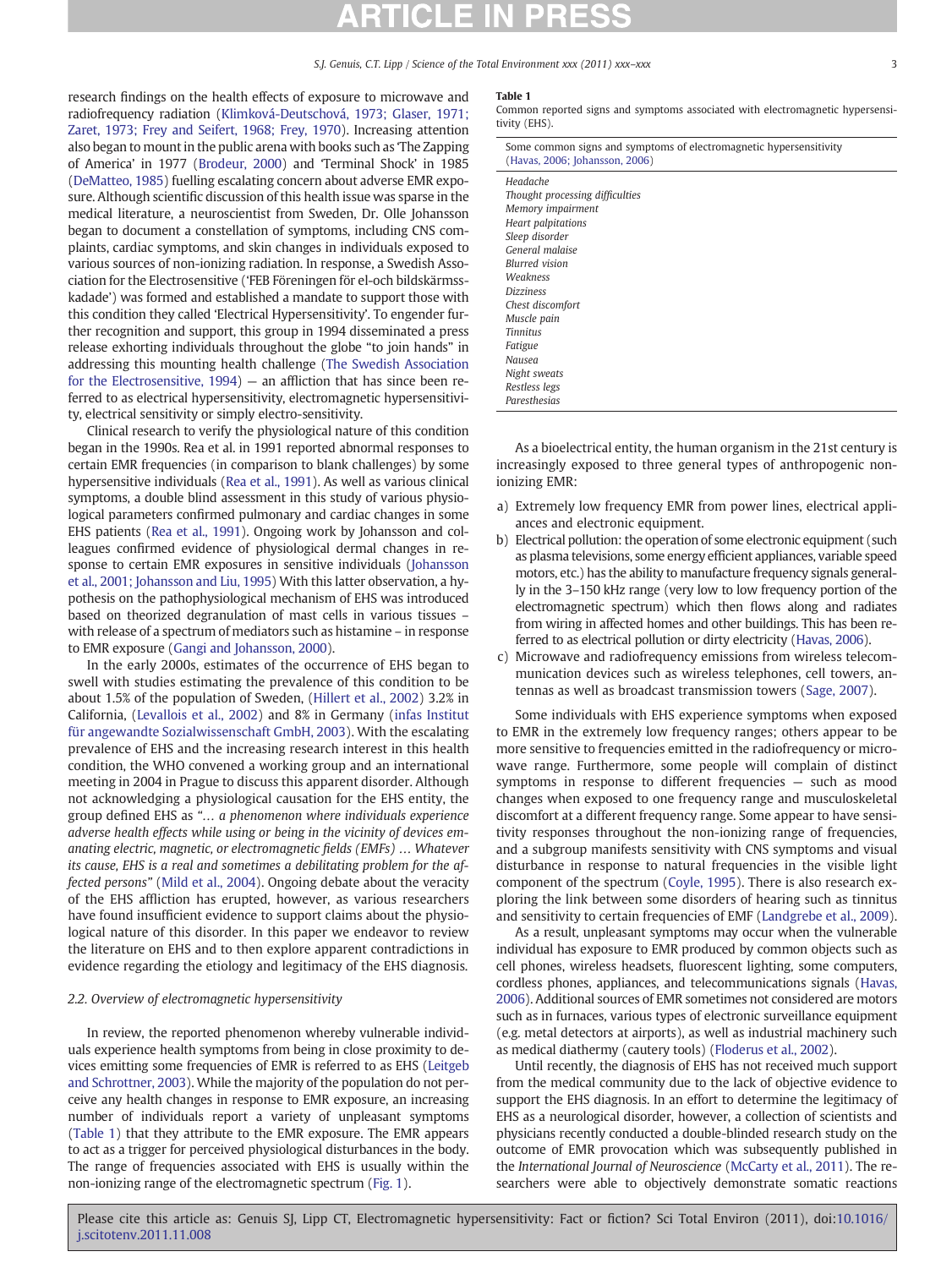from an EHS patient in response to EMR provocation using levels typically found in the contemporary environment. They conclude that "EMF hypersensitivity can occur as a bona fide environmentallyinducible neurological syndrome"[\(McCarty et al., 2011\)](#page-9-0).

Furthermore, a recent study by [Havas et al. \(2010\)](#page-8-0) demonstrated physiological responses to low-dose EMR exposure in some individuals. Immediate and dramatic changes in both heart rate and heart rate variability were evident in affected participants with microwave exposure levels at only 0.5% of existing Canadian and American guideline limits [\(Havas et al., 2010](#page-8-0)). This study suggests that some individuals may experience cardiac symptoms and autonomic nervous system dysregulation as a pathophysiological response to electromagnetic stressors.

# 2.3. Pathogenesis of electromagnetic hypersensitivity

As with other multi-system illnesses such as multiple chemical sensitivity (MCS), fibromyalgia, and chronic fatigue syndrome (CFS), the exact pathogenesis of EHS is not completely understood. Emerging evidence suggests, however, that the aberrant biological process for developing EHS occurs through an intriguing pathophysiological mechanism (Fig. 2) referred to as sensitivity-related illness (SRI) [\(Genuis, 2010a;](#page-8-0) [De Luca et al., 2010\)](#page-8-0). In addition, recent evidence has demonstrated a potential for disruption of catecholamine production in response to EMR that may affect the human organism in many ways.

a) Sensitivity related illness

SRI describes a pathophysiological response to bioaccumulation of foreign materials originating from various potential sources such as toxic chemicals, surgical implants, infections, dental materials, and radioactive compounds. The mechanism by which the body becomes hyper-reactive or hyper-sensitized to electromagnetic energy may start with a totally unrelated toxicant insult or multiple insults in the form of foreign exposures. This pathway to illness has been referred to as TILT (Toxicant Induced Loss of Tolerance) [\(Miller, 2001; Miller, 1997\)](#page-9-0).

After a threshold of bioaccumulation is achieved, an individual's immune system loses the normal adaptive responses with immune tolerance and becomes sensitized to exposures from seemingly



Fig. 2. Pathogenic mechanism for development of sensitivity related illness.

insignificant and unrelated environmental stimuli. For example, a study in Sweden found that people with EHS had significantly higher levels of accrued polybrominated diphenyl ethers (PBDEs) — very common and hormonally active persistent pollutants used as flame retardants and which bio-accumulate in adipose tissue [\(Hardell](#page-8-0) [et al., 2008\)](#page-8-0). (Until recently, these compounds have routinely been applied to mattresses, for example, to meet fire regulation standards and consequently off-gas nightly into the slumbering recipient.)

In patients with TILT, subsequent triggering of the hypersensitive immune system by chemical or electromagnetic incitants precipitates a clinical reaction resulting from a dysregulated biochemical response from various components of the immune system [\(Genuis, 2010a;](#page-8-0) [Duramad et al., 2007; Tracey, 2007](#page-8-0)). It is unclear why some people, after developing TILT, develop sensitivity to chemical triggers, to electromagnetic stimuli, or to both. The nature of the reaction is mediated by the unique makeup of the bioaccumulated toxicant load and/or the distinctive genetic and biochemical thumbprint of the individual [\(Genuis, 2010a\)](#page-8-0). The ensuing antibody, cytokine, interleukin, and chemokine activation by environmental stimuli may affect various organ systems and physiological functions including the endocrine system, the autonomic nervous system, genetic expression, and so on — resulting in abnormal multi-system signs and symptoms [\(Genuis, 2010a; Ashford and Miller, 1998](#page-8-0)). (This activation phenomenon has been referred to as MATES: Minute Assorted Triggers Evoke Symptoms [\(Genuis, 2010a\)](#page-8-0)).

Although the precise pathophysiological mechanisms of the hypersensitivity response to EMR have not been clearly delineated, emerging research confirms that some frequencies of EMR can exert immune dysregulation in vitro with increased production of selected cytokines — a common feature of SRI ([Stankiewicz et al.,](#page-9-0) [2010; Dabrowski et al., 2003](#page-9-0)). Furthermore, the development of the immune dysregulation associated with SRI and EHS after toxicant bioaccumulation appears to involve genomic considerations. [De Luca et al. \(2010\)](#page-8-0) discovered that people who suffer from EHS may have various defects in genes involved in toxicant elimination within their body. These genes are responsible for producing antioxidant/detoxification enzymes such as glutathione-S-transferases, superoxide dismutase, catalase, N-acetyl transferases, cytochrome 450 enzymes and others [\(Wormhoudt et al., 1999](#page-9-0)). As a result these people may have impaired detoxification mechanisms resulting in a predisposition to toxicant bioaccumulation.

b) Catecholamine dysregulation

Another important mechanism that may be responsible for some of the manifestations of EHS involves disruption and dysregulation of catecholamine physiology in response to adverse EMR [\(Buchner and](#page-8-0) [Eger, 2011\)](#page-8-0). Although EMR frequencies were first reported to affect regulation of endocrine systems including adrenal gland function in 1977, ([Marino et al., 1977\)](#page-9-0) recent research highlights a dose–response relationship which occurs well below established limits for technical radiofrequency radiation exposure ([Buchner and Eger, 2011](#page-8-0)). Furthermore, with ongoing exposure – such as living in close proximity to a cell phone base station – this pathophysiological reaction may involve a protracted alteration of norepinephrine, epinephrine, dopamine and phenylethylamine biology with yet unrecognized health implications [\(Buchner and Eger, 2011\)](#page-8-0). As these endogenous compounds are well known to be instrumental in several fundamental biological actions including autonomic nervous system function, neurotransmission, state of alertness and response to stress, it is uncertain if dysregulation elicited by adverse EMR exposure may be involved in EHS and/or predispose vulnerable individuals to a variety of health issues associated with catecholamine and neurotransmitter dysregulation.

Other pathophysiological mechanisms for the EHS phenomenon have been proposed. [Costa et al. \(2010\)](#page-8-0) have submitted that heavy metal poisoning has the potential to precipitate EHS — as EMR influences metals to become re-mobilized in the body possibly resulting in systemic symptoms. There has also been the suggestion that in the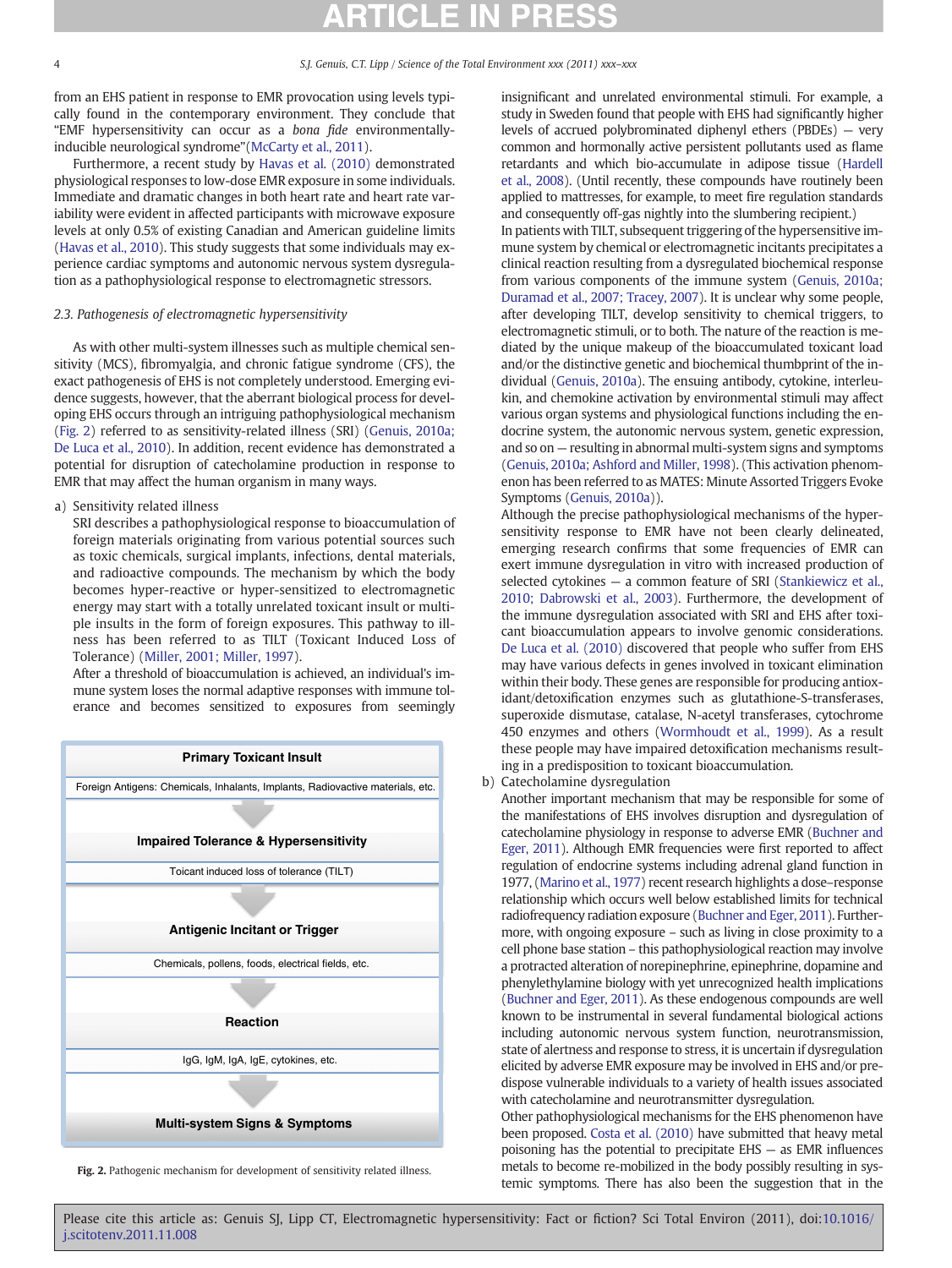complex clinical environment of the 21st century, EHS may – in part – involve a multifaceted interplay between certain neurocognitive factors within the patient's psyche [\(Landgrebe et al., 2008\)](#page-9-0).

In review, the exact pathophysiological mechanism of EHS has not been fully elucidated. The observation that 1) EHS patients are generally previously healthy individuals who have sustained a toxicant burden; and 2) EHS often subsides when elimination of toxicants is achieved, suggests that the TILT mechanism may feature prominently in the ethology of this complex clinical phenomenon. The precise role of prolonged catecholamine dysregulation in the manifestation of EHS remains to be elucidated.

# 2.4. Biochemical markers for electromagnetic hypersensitivity

It would be clinically advantageous if there was one pathognomonic marker reflecting a defined mechanism for the development of EHS. Such is not the case. Ongoing research continues to identify changes within the immune system that may be involved in the immune dysregulation associated with EHS. For example, while DNA bond breakage generally requires the high thermal energy found in ionizing radiation, [Mashevich et al. \(2003\)](#page-9-0) found that very low frequency EMR and microwaves can lead to altered genotypes in human lymphocyte DNA via non-thermal protein stress. Furthermore, recent evidence suggests that DNA replication and mitosis can be disrupted and form altered proteins in the presence of EMR [\(Lin et al., 1997; Lin et al., 1998; Tsurita](#page-9-0) [et al., 1999; de Pomerai et al., 2000](#page-9-0)). Accordingly, abnormalities within cellular machinery may lead to aberrant immune responses. No single biochemical marker unique to EHS that reflects such underlying changes, however, has yet been identified.

Furthermore, the immune system may become hyper-reactive in direct response to regulatory influences from other organ systems such as the CNS. A paper by [D'Andrea et al. \(2003\)](#page-8-0) explains that microwaves and radio frequencies are capable of affecting central nervous system physiology. Through a review of numerous laboratory studies on humans and animals, microwaves were shown to affect the permeability of the blood brain barrier to drugs and to impact hormones, blood cortisol levels, memory functioning, electroencephalogram (EEG) readings, as well as neurochemistry markers [\(D'Andrea et al., 2003; Salford](#page-8-0) [et al., 2008](#page-8-0)). Thus far, however, no consistent laboratory finding has been identified which objectively establishes a diagnosis of EHS.

# 3. Management of electromagnetic hypersensitivity

With appropriate care, it is possible for patients with EHS to improve considerably and be restored to normal functioning. By understanding the pathway to the development of SRI, by practicing avoidance of triggers and further toxicant exposure, and by instituting appropriate therapeutic measures when necessary, patients consistently improve. An overall environmental approach to managing exposure related illness, such as EHS, is depicted in Fig. 3 ([Genuis, 2010a](#page-8-0)). Details of this



Fig. 3. Intervention approach to manage sensitivity related illness.

management approach can be found in other papers [\(Genuis, 2010a;](#page-8-0) [Genuis, 2011](#page-8-0)) but the general approach is summarized in the three following phases.

## (a) Avoid environmental triggers

In order for symptoms to diminish, it is necessary for SRI patients to avoid inciting triggers. For patients with EHS, they must be vigilant about avoiding frequencies of EMR that ignite their symptoms. Table 2 makes suggestions on how common sources of EMF exposure might be reduced for people with EHS. As a result of the underlying toxicant burden, however, many individuals with EHS also experience symptoms in response to chemical triggers. These must be addressed as well for success to be achieved. Various jurisdictions have begun to establish safe residences and places of respite for individuals suffering from EHS.

- (b) Remediate nutritional and biochemical status
	- Once a concerted effort is underway to avoid inciting exposures, the next step involves remediating the nutritional biochemistry of the individual. During states of chronic stress and inflammation, the body quickly depletes its store of nutrients required for the cellular machinery and normal functioning of inherent physiology. Biochemical testing is available to assess the state of nutritional biochemistry, and interventions should be tailored to address specific abnormalities. Detoxification biochemistry must be optimal in order to proceed to the final step — diminution of the total toxicant load that initiated the health problem in the first place.

### Table 2

Examples of strategies to reduce electromagnetic radiation.

| Sources of adverse EMR                                                                              | Considerations to reduce EMR exposure                                                                                                                                                                                     |
|-----------------------------------------------------------------------------------------------------|---------------------------------------------------------------------------------------------------------------------------------------------------------------------------------------------------------------------------|
| Cell phones and cordless phones                                                                     | • Minimize use of cell and cordless phones<br>and use speaker phones when possible<br>• Leave cell or cordless phone away from<br>the body rather than in pocket or attached<br>at the hip                                |
| Wireless internet                                                                                   | • Use wired internet<br>• Turn off the internet router when not in<br>use (e.g. night-time)<br>• Use power line network kits to achieve<br>internet access by using existing wiring<br>and avoiding wireless emissions.   |
| Computers releasing high EMR                                                                        | • Limit the amount of time spent working<br>on a computer<br>• Avoid setting a laptop computer on the<br>lap<br>• Increase the distance from the<br>transformer<br>• Stay a reasonable distance away from the<br>computer |
| Handheld electronics (electric<br>toothbrush, hair dryer, Smart phone,<br>electronic tablets, etc.) | • Limit the use of electronics and/or revert<br>to using power-free devices<br>• Turn devices off before going to sleep<br>• Minimize electronics in bedrooms                                                             |
| Fluorescent lights                                                                                  | • Consider using alternate lighting such as<br>incandescent. (Uncertainty exists about<br>the safety of LED lights)<br>• Rely on natural sunlight for reading                                                             |
| Household power                                                                                     | • Measure levels of EMR and modify<br>exposures as possible<br>• Avoid sleeping near sites of elevated EMR<br>• Filters can be used to mitigate dirty power                                                               |
| High voltage power lines and<br>substations                                                         | • Consider relocating to an area not in close<br>proximity to high voltage power lines                                                                                                                                    |
| Transmission towers and emitters<br>(cell phone tower, radar, etc.)                                 | · Maintain considerable distance from<br>emitters<br>• Consider forms of shielding (shielding<br>paints; grounded metal sheets)                                                                                           |
| Utility neutral-to-ground bonded to<br>water pipes                                                  | Increase size of neutral-wire to substation<br>and install dielectric coupling in water<br>pipe.                                                                                                                          |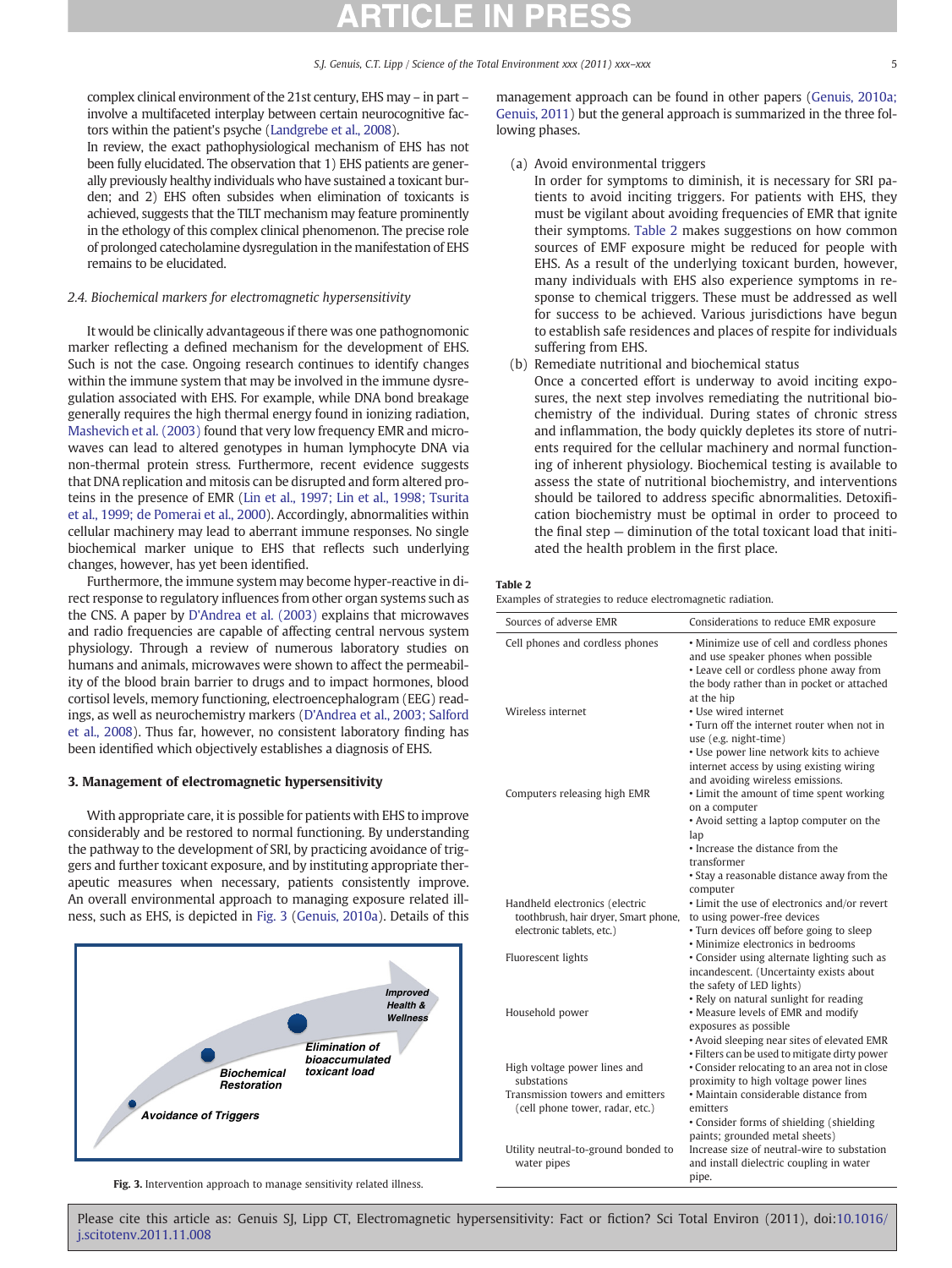# (c) Reduce the toxicant burden

The total burden of toxicants encumbering the immune system must be reduced to diminish the hyperactive immune response and to achieve optimal health. Some recent research is beginning to make the link between specific toxicants such as heavy metals and EHS, ([Costa et al., 2010](#page-8-0)) but it is imperative to explore the total load that encompasses the range of potential toxicants including various adverse chemical agents, implants, some dental materials, mold exposures and other toxins [\(Genuis, 2012\)](http://dx.doi.org/doi:10.1155/2012/605137). For some toxicants, the avoidance of further exposure will allow the body to detoxify spontaneously and eliminate these compounds; for some persistent toxicants such as cadmium, lead, perfluorinated compounds, and others, active intervention may be required to reduce the accrued toxicant burden ([Genuis, 2011; Genuis, 2010b](#page-8-0)). When detoxification is undertaken effectively and further exposure is avoided, patients consistently begin to recover from their hypersensitivity problems.

# 3.1. Explore associated health challenges

Management of all EHS patients should include a thorough health assessment as well as investigations and interventions to identify and address all determinants of illness. Both Dahmen and Hillert, for example, found that people with EHS had an elevated prevalence of thyroid dysfunction and liver disease [\(Hillert et al., 2002; Dahmen et al.,](#page-8-0) [2009\)](#page-8-0). The mental health symptoms that sometimes accompany or result from EHS may be responsive to cognitive behavioral therapy with amelioration of depression, anxiety, phobias, and other related symptoms ([Hillert et al., 1998; Rubin and Das, 2006](#page-8-0)).

One of the major health challenges with EHS is sleep quality. As adverse EMR is frequently encountered inadvertently in the bedroom from sources such as electronics, wireless systems, and possibly metal bed materials [\(Hallberg and Johansson, 2010](#page-8-0)), restful sleep is often interrupted. Sleep interference and disturbed day/night rhythms often ensue resulting in delayed waking, daytime napping, impaired concentration, and other issues. Any EHS treatment program needs to check for and address factors that may incite sleep disturbance [\(Hobbs, 2011](#page-8-0)).

# 3.2. Neural re-training

There is ongoing discussion in the scientific literature about neuroplasticity and the innate ability of the brain to be retrained with resultant modification of established brain responses [\(Berlucchi, 2011;](#page-8-0) [Cioni et al., 2011](#page-8-0)). As a result, there has been the emergence of training interventions endeavoring to modify hypersensitivity reactions in patients with various sensitivity related conditions including EHS [\(Hooper, 2011](#page-8-0)). Limited scientific study is available to date on the efficacy of such neural retraining approaches, but some patients anecdotally report that reducing the toxicant burden combined with intense retraining of pathological brain responses yields preferred outcomes.

# 3.3. EMF shielding

Recognizing that the initiating trigger of EHS is exposure to EMR, some EHS patients endeavor to block exposure to offending frequencies within their home or workplace via shielding modalities ([Less EMF Inc.,](#page-9-0) [2011\)](#page-9-0). While some frequencies of EMR can be readily blocked by various materials, other anthropogenic sources of EMR such as low frequency magnetic waves are more difficult to block. No scientific study of the impact of such shielding techniques on EHS patients is available thus far, but anecdotally some individuals claim benefit. The issue of shielding, however, can be complex as exposure can also be affected by reflection within a shielded environment so that adverse EMR can backfire into the allegedly protected domain ([Torrens, 2008\)](#page-9-0).

# 3.4. Grounding technique

A simple technique with uncertain efficacy involves the discharge of accumulated electrical charge into the earth by intermittently 'grounding' the EHS patient [\(Chevalier et al., in press\)](#page-8-0). This unassuming practice involves placing bare feet on the earth, or on another conductive surface (e.g. metal sheet) which is in direct contact with the earth. Although more science is required to determine the credibility of this approach, some patients with disabling EHS report clinical benefit and provisional relief from symptoms using this modality. Caution is required, however, as grounding in the area of buried power lines or in the vicinity of current from other electrical sources diverted into the earth may aggravate symptoms.

A case history is presented for consideration to illustrate the challenges and potential successful outcomes associated with clinical management of this condition.

# 4. Case history of electromagnetic hypersensitivity

A 35 year-old previously healthy, well-educated and highly functioning married mother of two children noticed an abrupt decline in her health and ability to function within three weeks of moving into a newly renovated house. She developed progressive fatigue, muscle pain, cognitive decline, anxiety, and uncharacteristic memory impairment — to the point where she forgot to pick up her children from elementary school on multiple occasions. Despite seeing multiple physicians and undergoing extensive testing (including MRIs and CTs) her symptoms worsened to the point where she experienced ongoing night sweats, nausea, severe headaches, muscle weakness, myalgias and weight loss of near 20 lb. No explanation was found and she was given assorted diagnoses including allergic disease, psychosomatic illness, early multiple sclerosis and chronic fatigue syndrome.

It was notable, however, that when she went on trips away from the newly renovated house, her symptoms conspicuously improved, only to return in full force when she came home. Concerned that she may be experiencing an adverse reaction within her home environment, she thoroughly cleaned the premises and instituted air and water purification as well as making every effort to eat a wellbalanced diet. Despite her efforts, the symptoms continued to worsen. In desperation she sought help from additional health professionals and was introduced to the idea of possibly being sensitive to EMR within her home.

With vigilant observation, she made a clear connection between her symptoms and exposure to the numerous electrical items in her environment. Her symptoms were worse when near fluorescent lights, microwaves, and kitchen appliances. Despite limiting her exposure to these appliances, however, her night time symptoms of nausea, fevers, chills, tremors, and vomiting persisted; whenever she spent a night at a motel, these symptoms would abate.

In addition to her own health issues, she noted increasing illness in other family members. Her children developed unremitting respiratory ailments as well as several ear and throat infections requiring repeated medical interventions; her husband also developed respiratory difficulties including pneumonia. When looking for the initiating cause of the health problems, she noted a number of off-gassing chemical exposures related to the recent renovations and, in particular, discovered a floor stain that had been improperly finished and was off-gassing heavily. With concern about the potential impact of ongoing off-gassing from the renovation in addition to a 200 A power supply to their home and close proximity to a power generation station, they decided to move to an environment with less EMF and chemical exposure.

Upon moving to an older home near a nature reserve, her symptoms began to improve but did not completely resolve until she took measures to reduce the quantity of EMR in her new environment measures such as converting to wired internet connections and

Please cite this article as: Genuis SJ, Lipp CT, Electromagnetic hypersensitivity: Fact or fiction? Sci Total Environ (2011), doi:[10.1016/](http://dx.doi.org/10.1016/j.scitotenv.2011.11.008) [j.scitotenv.2011.11.008](http://dx.doi.org/10.1016/j.scitotenv.2011.11.008)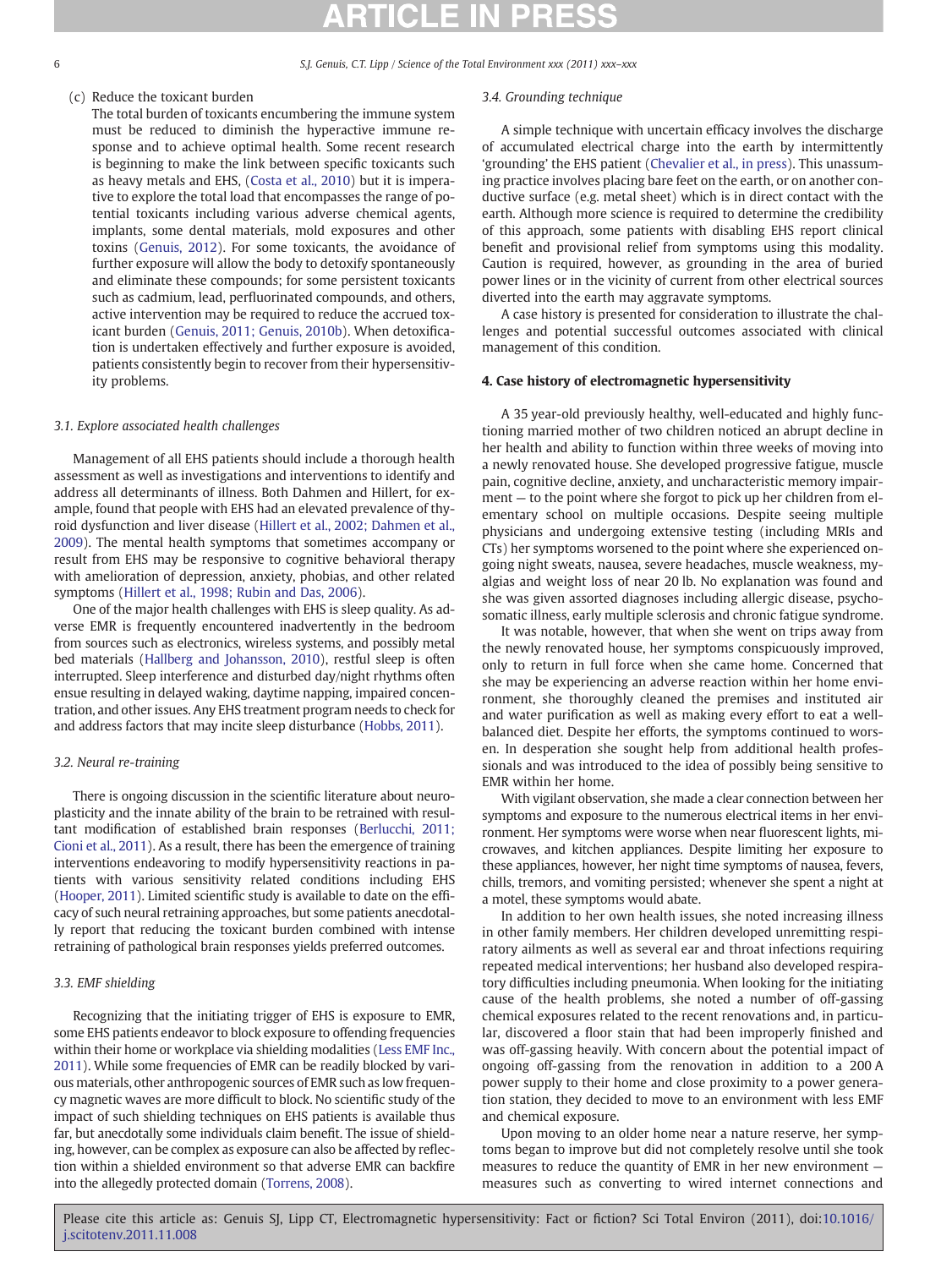turning off power to non-essential appliances during the night. Her health subsequently improved markedly and she was able to return to normal activities including cycling with her family, rollerblading, and going for long walks. Thirteen years later, her health remains stable and she is able to live an active normal life, but takes ongoing measures to avoid chemical and pronounced EMF exposures.

It is hypothesized that this previously healthy individual experienced a toxicant burden and consequent TILT after moving into a newly renovated home with various chemical exposures. A hypersensitivity to EMR ensued resulting in myriad symptoms — that settled when she avoided EMR. After relocation and avoidance of further exposure, her body burden diminished as she spontaneously eliminated toxicants by endogenous mechanisms. As a result of the diminished total toxicant load, her SRI slowly diminished as her TILT abated, and her hypersensitivity to electromagnetic triggers settled.

## 5. Quality of life considerations

For individuals suffering from EHS, there are a number of issues that consistently arise. A major challenge of EHS is the imperceptible nature of EMR to otherwise healthy people. The absence of perceptible stimuli inclines physicians, family members, friends, employers, and insurance companies to classify the symptoms of EHS as psychogenic or psychiatric in origin ([Rubin et al., 2010; Kanaan et al., 2007; Das-Munshi et al.,](#page-9-0) [2006; Rubin et al., 2011\)](#page-9-0). As a result, patients with EHS frequently experience ridicule and eventual rejection or dismissal by their usual systems of support. This common outcome has a profound impact on many aspects of life including employment, accommodation, healthcare, finances as well as having a profound bearing on social, emotional and psychological dimensions of life ([Parsons, 2011\)](#page-9-0).

### 5.1. Social impact

EHS has been described by patients as a 'loner's disease'. Due to the prevalence of ubiquitous EMR in the contemporary urban environment, EHS causes patients to experience extreme social isolation. The serious symptoms confine them to their home. Venturing out to shopping malls, libraries, theaters, hospitals, and doctors' offices is often precarious because of the prevalence of wireless routers, cell phones, antennas, and other sources of EMR. Furthermore many patients are often no longer able to spend time in the homes of family members due to EMR issues. As a result, huge stresses are placed on marriages and families — especially if family members are not willing to reduce EMR in the home environment.

The pronounced physical and psychological symptoms often prompt EHS patients to take medical leaves from their employment and many eventually leave work all together. The inability to participate in previously enjoyed leisure activities and meaningful occupations is worsened by the lack of empathy and fractured relationships with family, colleagues and health care providers.

# 5.2. Physical and psychological impact

People with EHS frequently experience debilitating symptoms which can affect any body system including the central nervous system, musculoskeletal system, gastrointestinal tract, and endocrine system. Symptoms often lead to ongoing psychological stress and intense fear of being 'hit' by EMR wherever they go. Many patients become incapacitated by such fear — knowing that an invisible wireless signal may incite major symptoms in their body at any time and any place. This unremitting fear and preoccupation with health issues can have a major impact on well-being, to the point where EHS individuals develop a phobia and disdain of electricity, with some desiring to escape civilization.

Cross-sectional surveys conducted in Sweden found that people with EHS expressed increased tendencies to anxiety and states of hyper-vigilance and stress ([Johansson et al., 2010\)](#page-9-0). These psychological factors may be further mediators of illness in people with EHS and place them at increased risk for other psychologically-related disor-ders [\(De Luca et al., 2010; Johansson et al., 2010\)](#page-8-0). Furthermore, the lack of support and acceptance by loved ones often leads EHS individuals to question their own sanity and to states of diminished selfesteem. Finally, the underlying toxicant burden associated with EHS makes patients vulnerable to other sensitivity related conditions such as fibromyalgia, chronic fatigue syndrome, and multiple chemical sensitivity [\(Genuis, 2010a\)](#page-8-0).

# 6. Debate about the legitimacy of electromagnetic hypersensitivity

Despite increasing reports in the world literature recognizing EHS as a legitimate clinical entity, ([World Health Organization, 2011a;](#page-9-0) [McCarty et al., 2011; Havas et al., 2010; Havas, 2000; World Health](#page-9-0) [Organization, 2011b; Chemical Sensitivity Network, 2011](#page-9-0)) many people remain skeptical about the veracity of the idea that a subsection of the population experiences illness and disability as a result of intolerance of ordinary everyday levels of EMR [\(Levallois, 2002\)](#page-9-0). Some consider the EHS condition to be purely psychosomatic ([Rubin et al.,](#page-9-0) [2010; Das-Munshi et al., 2006\)](#page-9-0)  $-$  a "made-up term used by hypochondriacs and alternative-medicine practitioners to explain away unrelated medical problems" [\(National Post, 2011](#page-9-0)).

This stance is buttressed by the failure of numerous studies to prove a connection between people's reported EHS and their actual exposure to EMR [\(Nam et al., 2009; Mortazavi et al., 2007](#page-9-0)). In fact, many of the studies show that people with self-reported EHS were more sensitive to devices emitting no EMR than true EMR ([Frick et](#page-8-0) [al., 2005\)](#page-8-0). In contrast to the more recent double-blind work confirming measurable physiological change in response to EMR exposure [\(McCarty et al., 2011](#page-9-0)), [Rubin et al. \(2011\)](#page-9-0) found that participants with self-reported EHS did not have any abnormal physiological responses to acute EMR exposure. Looking at twenty-nine single or double-blind studies that exposed people to real and sham EMR, they report that most of the studies did not show any significant association between EMR and consistent symptoms in the self-reported EHS participant [\(Rubin et al., 2011\)](#page-9-0).

Secondly, many EHS patients with EMR-induced brain dysfunction have CNS symptoms involving mood, cognitive ability, perception, and behavior. Because of the labile nature of this condition depending on incitant exposures, EHS patients are often perceived as inconsistent and unreliable, which makes it tempting for skeptics to label their condition as psychogenic. As a result of these various factors, many clinicians, politicians, and industry groups have chosen to label EHS as a fictitious malady.

After reviewing all available evidence, however, the WHO in 2004 released a factsheet identifying non-specific multi-system illness resulting from EMR exposure as 'electromagnetic hypersensitivity' (EHS) [\(World Health Organization, 2011b](#page-9-0)). In May of 2011 a coalition of physician scientists met with officials in the WHO responsible for developing the International Classification of Diseases (ICD). The WHO expressed a willingness to consider professional and public input on evidence supporting the inclusion of EHS into the 11th version of ICD to be released in 2015 [\(Chemical Sensitivity Network,](#page-8-0) [2011\)](#page-8-0).

Various national governments have also recognized EHS as an emerging medical problem. Sweden (with about a quarter of a million people with EHS reported in 2004 ([Johansson, 2006](#page-9-0))) classifies EHS as a functional impairment [\(Johansson, 2006\)](#page-9-0). Taking steps to diminish the risk of toxicant exposures – the source etiology of SRI and EHS – the Swedish Chemicals Agency has introduced recommendations in the form of a 'Substitution Principle'. This report recommends: "If risks to the environment and human health and safety can be reduced by replacing a chemical substance or product either by another substance or by some non-chemical technology, then this replacement should take place"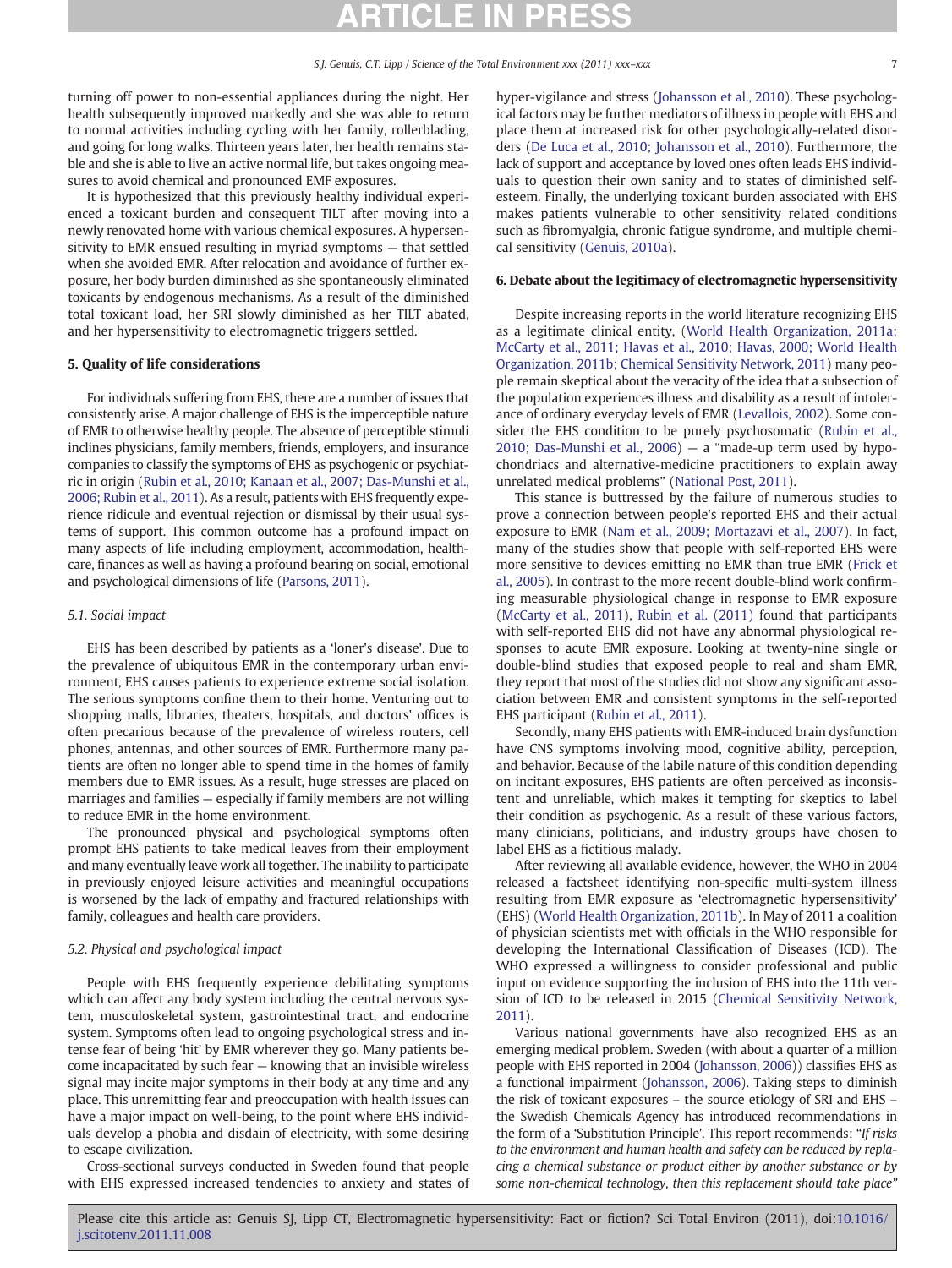[\(Swedish Chemicals Agency, 2007\)](#page-9-0). Other nations have also begun to introduce guidelines and legislation in relation to EHS. Spain, for example, recognizes EHS as a permanent disability [\(Grupo Medico Juridico,](#page-8-0) [2011\)](#page-8-0) while the Canadian Human Rights Commission includes EHS among environmental sensitivities as a disability to be accommodated under Canadian federal legislation ([Sears, 2007a\)](#page-9-0). With conflicting outcomes in EHS research to date, however, legislative and public health action has been slow in many jurisdictions.

What considerations might potentially explain the apparent inconsistencies and contradictions in study outcomes and conclusions about the legitimacy of the EHS diagnosis?

# 6.1. Response to challenges relating to the EHS diagnosis

- ❖ Lack of Clinical Response to EMR in some Research: Individuals with EHS may be sensitive to different frequencies; not all electromagnetic frequencies are the same. Just as people with food intolerances are not sensitive to all foods and chemically sensitive patients are not sensitive to all chemical exposures, EHS patients are not necessarily sensitive to all frequencies in the electromagnetic spectrum. Testing EHS patients for identifiable physiological changes by exposing them to one frequency may miss frequencies that they are sensitive to  $-$  it is equivalent to testing people for food intolerances by exposing them to only one food or testing for all atopic illness in a patient by testing with only one antigen.
- ❖ Fluctuating Clinical Response to EMR in some Research: For those individuals with SRI, levels and intensity of intolerance can change over the short and long term [\(Genuis, 2010a; Ashford and Miller,](#page-8-0) [1998; Miller and Ashford, 2000](#page-8-0)). The intensity of response can fluctuate depending on changing levels of the total body burden, incitant dose, overall inflammatory status of the body, concomitant associated triggers, medication or natural health product use, general health, emotional state, and various other determinants.
- ❖ Delayed Clinical Response to EMR in some Research: Clinical change following incitant exposure is not necessarily immediate and can be delayed in onset. As some inflammatory responses can take time to manifest, immediate clinical testing for the purposes of research may not be reliable.
- ❖ Differing Clinical Outcomes in Different Individuals: Some of the studies claiming to disprove EHS utilize a reductionist approach to assessing patient suffering. Each person with EHS is a unique individual functioning in a complex environment, not a machine in a laboratory. Many of the studies attempt to create a controlled environment, and then draw conclusions — which are not generalizable to the complex environment where biochemically unique individuals with distinct genomes exist, and where a multiplicity of interconnected determinants may impact susceptible persons.
- **❖ Psychogenic Etiology:** Many patients with EHS have been able to recover and have achieved sustained health using physiological interventions, without psychological therapies. In other words, correction of patho-physiology rather than patho-psychology has been successful in ameliorating this condition. This suggests that there may be a physiological basis for at least some portion of EHS.
- **↓ Lack of Objective Evidence:** Unlike hypertension or diabetes, where isolated predetermined clinical markers determine diagnosis, EHS is not easily measured with quantifiable criteria. Without objective markers, some health professionals tend to dismiss the EHS diagnosis. EHS generally does not occur in isolation — it is often one component of complex multi-system health problems resulting from SRI [\(Genuis,](#page-8-0) [2010a; Dahmen et al., 2009; Sears, 2007b](#page-8-0)). EHS is a person-specific syndrome based on a person's total environmental burden, on their overall health, and how their unique bioelectric cellular chemistry responds to external EMR. Individuals with EHS may have associated biochemical deficiencies, toxicant bioaccumulation, and individual genetic polymorphisms that affect cellular detoxification processes,

neurocognitive biology, and other determinants of health and illness [\(Landgrebe et al., 2008](#page-9-0)).

- ❖ EHS Defies Experience and Doesn't Make Sense: As most healthy people do not perceive EMR in their environment, it may be counter-intuitive to accept that some individuals experience physically disabling symptoms as a result of seemingly incidental exposure. As a result, many scientists and clinicians are not willing to entertain the possibility that such sensitivity exists, and automatically default to the psychogenic attribution of disease. It is instructive to consider, however, that just as some vulnerable individuals with peanut allergy can experience life-threatening anaphylaxis from exposure to miniscule amounts of everyday peanuts, some EHS persons can develop debilitating responses to everyday levels of EMR.
- ❖ Conflict of Interest Issues: Sensitivity to environmental factors has huge implications for issues relating to insurance, employment, human rights, liability, policy initiatives, legislation, industrial policies, lifestyle and so on — issues with profound economic implications. In science and medicine as in other disciplines, there are those so closely allied to vested interests that they have seemingly been inoculated against truth, against credible research, and against observed fact [\(Michaels, 2008; Moynihan, 2003](#page-9-0)). Regardless of how compelling the evidence to the contrary, some unscrupulous or uninformed scientists continue to serve and represent the vested interests that fund them or the entrenched ideas and ideologies that propel them [\(Michaels, 2008; Angell, 2000\)](#page-9-0). It has been suggested that perhaps some of the facts about EHS are being obfuscated and that 'evidence' has been manipulated to instill doubt and to impede public health regulation in exposure related matters [\(Genuis, 2008; Michaels,](#page-8-0) [2008](#page-8-0)).
- ❖ Historical Precedent: History repeatedly demonstrates that a disorder failing to fit the existing scientific paradigm of a specific era does not automatically translate into the condition being a psychosomatic or metaphysical nonentity. Many afflictions from Parkinson's to peptic ulcer disease were initially thought to be psychological rather than physiological in origin [\(Pall, 2007; Marshall, 2002\)](#page-9-0).
- ❖ Knowledge Translation: Medical history consistently demonstrates that the adoption of new knowledge in clinical medicine is notoriously slow [\(Genuis, 2012; Genuis and Genuis, 2006; Doherty,](http://dx.doi.org/doi:10.1155/2012/605137) [2005; Grol and Grimshaw, 2003\)](http://dx.doi.org/doi:10.1155/2012/605137). Currently, EHS is generally ignored, ridiculed or denied in much the same way that many other conditions such as ulcerative colitis, migraine headaches, multiple sclerosis and post-traumatic stress disorder were summarily dismissed in the past [\(Pall, 2007](#page-9-0)).

# 7. Conclusion

Over the last 50 years, there has been an anthropogenic electromagnetic revolution with the widespread release of electronic equipment, wireless systems, electrical machines as well as pervasive high voltage power lines and telecommunication emitters; in the next 50 years we will begin to witness the consequences of these developments. We have an ethical responsibility to define the impact of such technology on the human organism and to develop methodologies to investigate and manage adverse sequelae.

When exposed to certain frequencies of EMR, patients with EHS experience non-specific signs and symptoms affecting multiple body systems; many are rendered disabled and unable to function effectively in society. Evidence is accumulating, however, that many EHS patients can be successfully managed clinically and can experience substantial recovery. General recommendations for treating people with SRI, including EHS, involve reducing and avoiding environmental triggers, remediating biochemical and nutritional status, and diminishing bioaccumulated toxicant loads [\(Genuis, 2010a\)](#page-8-0). In addition, some patients find cognitive behavior therapy and neural re-training to be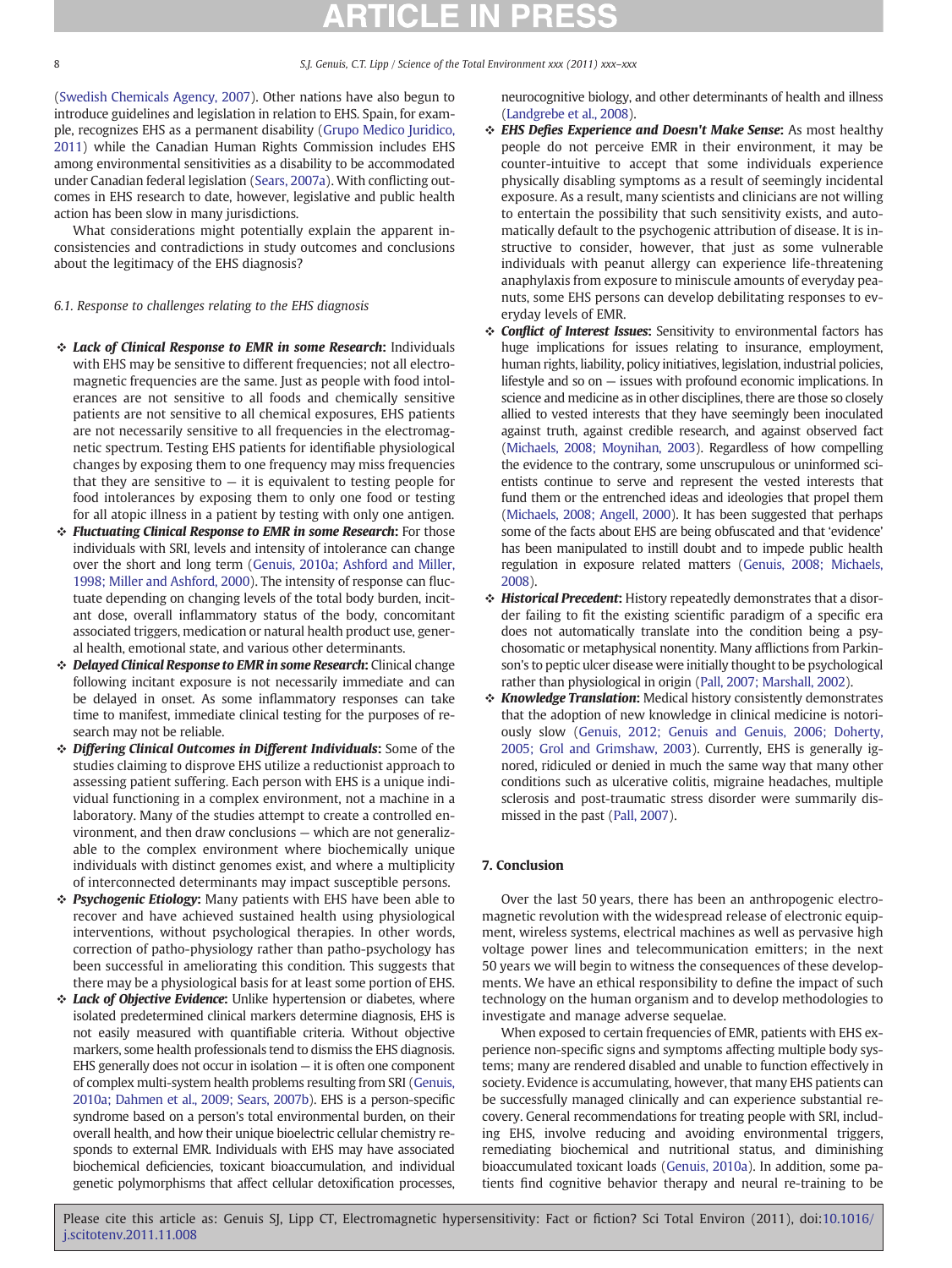# CLE

S.J. Genuis, C.T. Lipp / Science of the Total Environment xxx (2011) xxx-xxx

<span id="page-8-0"></span>helpful adjuncts in addressing psychological stress and acquiring skills to overcome EHS.

Further research is required to fully understand the detailed pathophysiology of EHS and to enhance current therapies to ameliorate the suffering experienced by afflicted individuals. Public health measures including community education and appropriate governmental regulation relating to environmental chemical toxicant exposure and EMR are urgently required to preserve public health and to stem the increasing incidence of this preventable medical disorder. The 'Substitution Principle' invoked by Sweden, requiring adoption of least-risk and most sustainable strategies, is a logical approach to promote innovative technologies to protect individual and public health.

Recent evidence in the scientific literature suggests that various objective physiological alterations are apparent in some EHS persons claiming to suffer after exposure to certain frequencies of EMR [\(McCarty et al.,](#page-9-0) [2011; Havas et al., 2010\)](#page-9-0). As a result, many scientists now recognize that hypersensitivity to EMR can be a debilitating medical condition that is affecting increasing numbers of people throughout the world. While EHS patients can initiate steps to reduce exposure to EMR once they recognize the importance of doing so, more clinicians familiar with EHS and the SRI mechanism of ill-health (Genuis, 2010a) are needed to diagnose, assist and treat the burgeoning number of suffering individuals who are at a total loss to explain their various symptoms. In the end, regardless of whether one chooses to believe that EHS is fact or fiction, every ethical health provider has an obligation to sincerely listen to his/ her patients, including those with EHS, and to do everything possible to ameliorate their suffering.

# Acknowledgment

Sincere thanks to Angela Hobbs for her kind assistance and contribution to the development of this paper. We are also very grateful to Dr. Meg Sears and Dr. Don Hillman for invaluable recommendations on the final draft.

### References

- Angell M. Is academic medicine for sale? N Engl J Med 2000;342(20):1516–8. Ashford N, Miller C. Chemical exposures: low levels and high stakes. 2nd ed. New York:
- John Wiley and Sons; 1998. Berlucchi G. Brain plasticity and cognitive neurorehabilitation. Neuropsychol Rehabil
- 2011:1-19. Brenner DJ, et al. Cancer risks attributable to low doses of ionizing radiation: assessing
- what we really know. Proc Natl Acad Sci USA 2003;100(24):13761–6. Brodeur, P., The Zapping of America: Microwaves, Their Deadly Risk, and the Coverup.
- London: WW. Norton & Co.: 1977; p. 1–343. Buchner K, Eger H. Changes of clinically important neurotransmitters under the influence of modulated RF fields — a long-term study under real-life conditions.
- Umwelt-Medizin-Gesellschaft 2011;24(1):44–57. Chemical Sensitivity Network, Platform created by WHO in order to get an ICD code for MCS and EHS [accessed July 31,2011 at [http://www.csn-deutschland.de/blog/en/](http://www.csn-deutschland.de/blog/en/platform-created-by-who-in-order-to-get-an-icd-code-for-mcs-and-ehs/) [platform-created-by-who-in-order-to-get-an-icd-code-for-mcs-and-ehs/\]](http://www.csn-deutschland.de/blog/en/platform-created-by-who-in-order-to-get-an-icd-code-for-mcs-and-ehs/). 2011.
- Chevalier, G., Sinatra, ST., Oschman, JL., Sokal, K., Sokal, P. Earthing: health implications of reconnecting the human body to the earth's surface electrons. J Environ Public Health. in press.
- Cioni G, D'Acunto G, Guzzetta A. Perinatal brain damage in children: neuroplasticity, early intervention, and molecular mechanisms of recovery. Prog Brain Res 2011;189:139–54.
- Costa A, et al. Heavy metals exposure and electromagnetic hypersensitivity. Sci Total Environ 2010;408(20):4919–20. author reply 4921.
- Coyle B. Use of filters to treat visual-perception problem creates adherents and sceptics. CMAJ: Can Med Assoc J 1995;152(5):749–50.
- Dabrowski MP, et al. Immunotropic effects in cultured human blood mononuclear cells pre-exposed to low-level 1300 MHz pulse-modulated microwave field. Electromagn Biol Med 2003;22(1):1-13.
- Dahmen N, Ghezel-Ahmadi D, Engel A. Blood laboratory findings in patients suffering from self-perceived electromagnetic hypersensitivity (EHS). Bioelectromagnetics 2009;30(4):299–306.
- Das-Munshi J, Rubin GJ, Wessely S. Multiple chemical sensitivities: a systematic review of provocation studies. J Allergy Clin Immunol 2006;118(6):1257–64.
- DeMatteo B. Terminal shock: the health hazards of video display terminals. Raleigh: NC Press; 1985. p. 1-239.
- De Luca C, et al. Biological definition of multiple chemical sensitivity from redox state and cytokine profiling and not from polymorphisms of xenobiotic-metabolizing enzymes. Toxicol Appl Pharmacol 2010;248:285–92.
- de Pomerai D, et al. Non-thermal heat-shock response to microwaves. Nature 2000;405 (6785):417–8.
- Dode AC, et al. Mortality by neoplasia and cellular telephone base stations in the Belo Horizonte municipality, Minas Gerais state, Brazil. Sci Total Environ 2011;409 (19):3649–65.
- Dode AC. Dirty electricity, cellular telephone base stations and neoplasia. Sci Total Environ 2011.
- Doherty S. History of evidence-based medicine. Oranges, chloride of lime and leeches: barriers to teaching old dogs new tricks. Emerg Med Australas 2005;17(4):314–21.
- Duramad P, Tager IB, Holland NT. Cytokines and other immunological biomarkers in children's environmental health studies. Toxicol Lett 2007;172(1–2):48–59.
- D'Andrea JA, et al. Microwave effects on the nervous system. Bioelectromagnetics 2003 (Suppl 6):S107–47.
- Floderus B, Stenlund C, Carlgren F. Occupational exposures to high frequency electromagnetic fields in the intermediate range (>300 Hz-10 MHz). Bioelectromagnetics 2002;23(8):568–77.
- Frey A, Seifert E. Pulse modulated UHF energy illumination of the heart associated with change in heart rate. Life Sci 1968;7(Part II):505–12.
- Frey A. Cardiac and neural effects of modulated RF energy. Proceedings of the 23rd Annual Conference on Engineering in Medicine and Biology, 12. ; 1970. p. 175.
- Frick U, et al. Comparison perception of singular transcranial magnetic stimuli by subjectively electrosensitive subjects and general population controls. Bioelectromagnetics 2005;26(4):287–98.
- Gangi S, Johansson O. A theoretical model based upon mast cells and histamine to explain the recently proclaimed sensitivity to electric and/or magnetic fields in humans. Med Hypotheses 2000;54:663–71.
- Genuis SJ. Fielding a current idea: exploring the public health impact of electromagnetic radiation. Public Health 2008;122:113–24.
- Genuis SJ. Sensitivity-related illness: the escalating pandemic of allergy, food intolerance and chemical sensitivity. Sci Total Environ 2010a;408(24):6047–61.
- Genuis S. What's out there making us sick? J Environ Public Health 2012. doi:10.1155/ 2012/605137.
- Genuis SJ. Human detoxification of perfluorinated compounds. Public Health 2010b;124(7): 367–75.
- Genuis SJ. Elimination of persistent toxicants from the human body. Hum Exp Toxicol 2011;30(1):3-18.
- Genuis SK, Genuis SJ. Exploring the continuum: medical information to effective clinical practice: Paper 1. The translation of knowledge into clinical practice. J Eval Clin Pract 2006;12:49–62.
- Glaser, Z., Cumulated index to the Bibliography of reported biological phenomena ("effects") and clinical manifestations attributed to microwave and radio-frequency radiation: report, supplements (no. 1–9), BEMS newsletter (B-1 through B-464), 1971–1981 - Indexed by Julie Moore, Riverside, CA: Julie Moore & Associates, 1984.
- Grol R, Grimshaw J. From best evidence to best practice: effective implementation of change in patients' care. Lancet 2003;362(9391):1225–30.
- Grupo Medico Juridico, La hipersensibilidad a las ondas que producen los teléfonos móviles se convierte en una nueva causa de incapacidad permanente. Accessed on October 18th 2011 at [\[http://www.noticiasmedicas.es/medicina/noticias/](http://www.noticiasmedicas.es/medicina/noticias/10451/1/La-hipersensibilidad-a-las-ondas-que-producen-los-telefonos-moviles-se-convierte-en-una-nueva-causa-de-incapacidad-permanente/Page1.html) [10451/1/La-hipersensibilidad-a-las-ondas-que-producen-los-telefonos-moviles](http://www.noticiasmedicas.es/medicina/noticias/10451/1/La-hipersensibilidad-a-las-ondas-que-producen-los-telefonos-moviles-se-convierte-en-una-nueva-causa-de-incapacidad-permanente/Page1.html)[se-convierte-en-una-nueva-causa-de-incapacidad-permanente/Page1.html#](http://www.noticiasmedicas.es/medicina/noticias/10451/1/La-hipersensibilidad-a-las-ondas-que-producen-los-telefonos-moviles-se-convierte-en-una-nueva-causa-de-incapacidad-permanente/Page1.html)]. 2011.
- Hallberg O, Oberfeld G. Letter to the editor: will we all become electrosensitive? Electromagn Biol Med 2006;25(3):189–91.
- Hallberg O, Johansson O. Sleep on the right side-Get cancer on the left? Pathophysiology: The official journal of the International Society for Pathophysiology/ISP, 17(3). ; 2010. p. 157–60.
- Hardell L, et al. Increased concentrations of certain persistent organic pollutants in subjects with self-reported electromagnetic hypersensitivity — a pilot study. Electromagn Biol Med 2008;27(2):197–203.
- Havas M. Biological effects of non-ionizing electromagnetic energy: a critical review of the reports by the US National Research Council and the US National Institute of Environmental Health Sciences as they relate to the broad realm of EMF bioeffects. Environ Rev 2000;8:173–253.
- Havas M. Electromagnetic hypersensitivity: biological effects of dirty electricity with emphasis on diabetes and multiple sclerosis. Electromagn Biol Med 2006;25(4):259–68.
- Havas M, et al. Provocation study using heart rate variability shows microwave radiation from DECT phone affects atunomic nervous system. In: Giuliani L, Soffritti M, editors. "Non-thermal Effects and Mechanisms of Interaction Between Electromagnetic Fields and Living Matter", European J Oncology — Library. National Institute for the Study and Control of Cancer and Environmental DiseaseBologna: Mattioli; 2010. p. 273–300. 2010. 2010.
- Hillert L, et al. Cognitive behavioural therapy for patients with electric sensitivity  $a$ multidisciplinary approach in a controlled study. Psychother Psychosom 1998;67 (6):302–10.
- Hillert L, et al. Prevalence of self-reported hypersensitivity to electric or magnetic fields in a population-based questionnaire survey. Scand J Work Environ Health 2002;28(1):33–41.
- Hobbs A. Sleep-powered wellness. Calgary: Bold World Books; 2011.
- Hooper, A., Dynamic Neural Retraining System. Accessed October 18, 2011, at [\[http://](http://www.dnrsystem.com/) [www.dnrsystem.com/](http://www.dnrsystem.com/)]. 2011.
- Infas Institut für angewandte Sozialwissenschaft GmbH. In: trahlenschutz Bf, editor. Ermittlungen der Befürchtungen und Ängste der breiten Öffentlichkeit hinsichtlich möglicher Gefahren der hochfrequenten elektromagnetischen Felder des